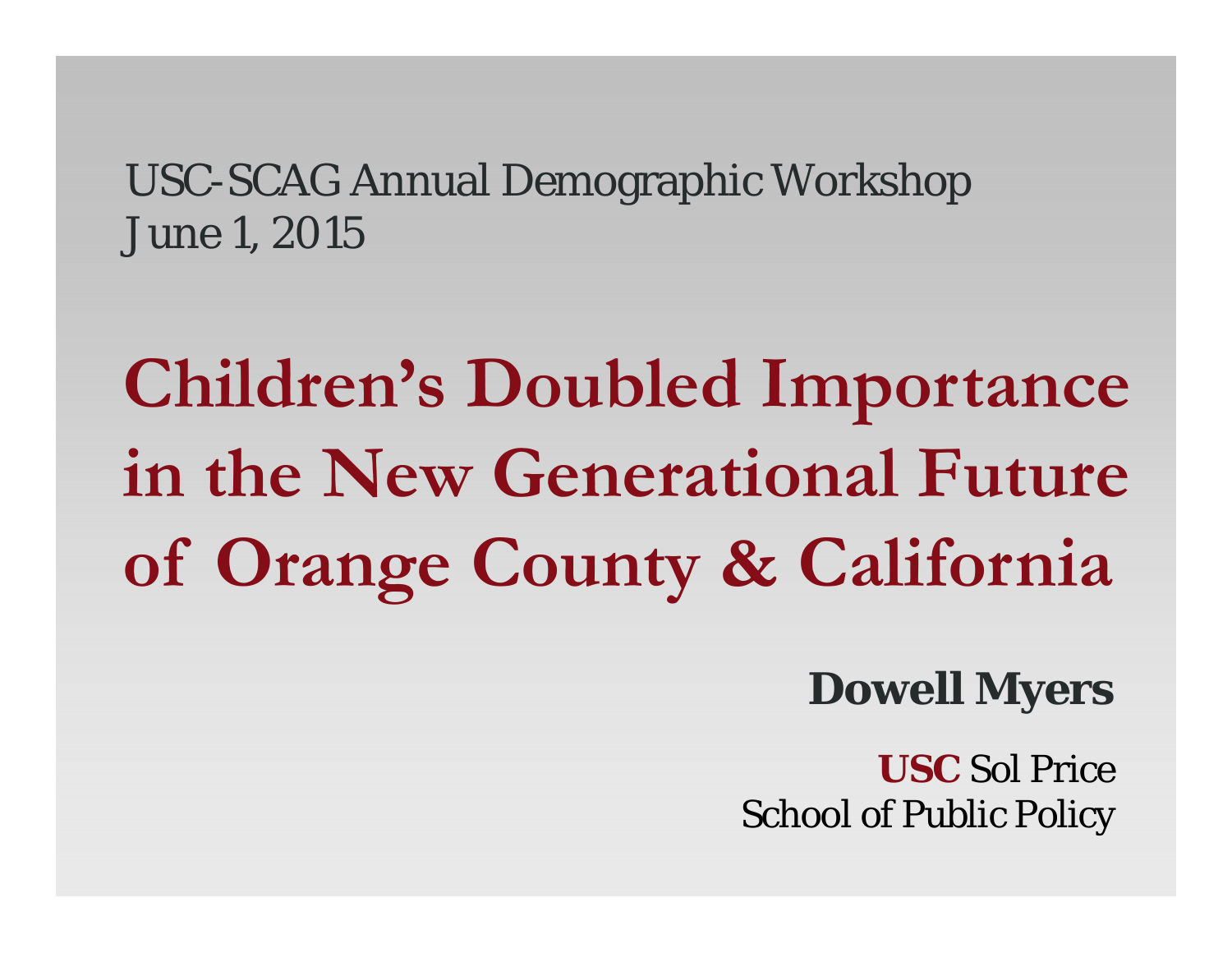## **Demographic Assumptions Focused on Children**

are Core to Public Beliefs about Services and Taxation and about **Priorities for California Policy**

**Are assumptions outdated? How valid are they?**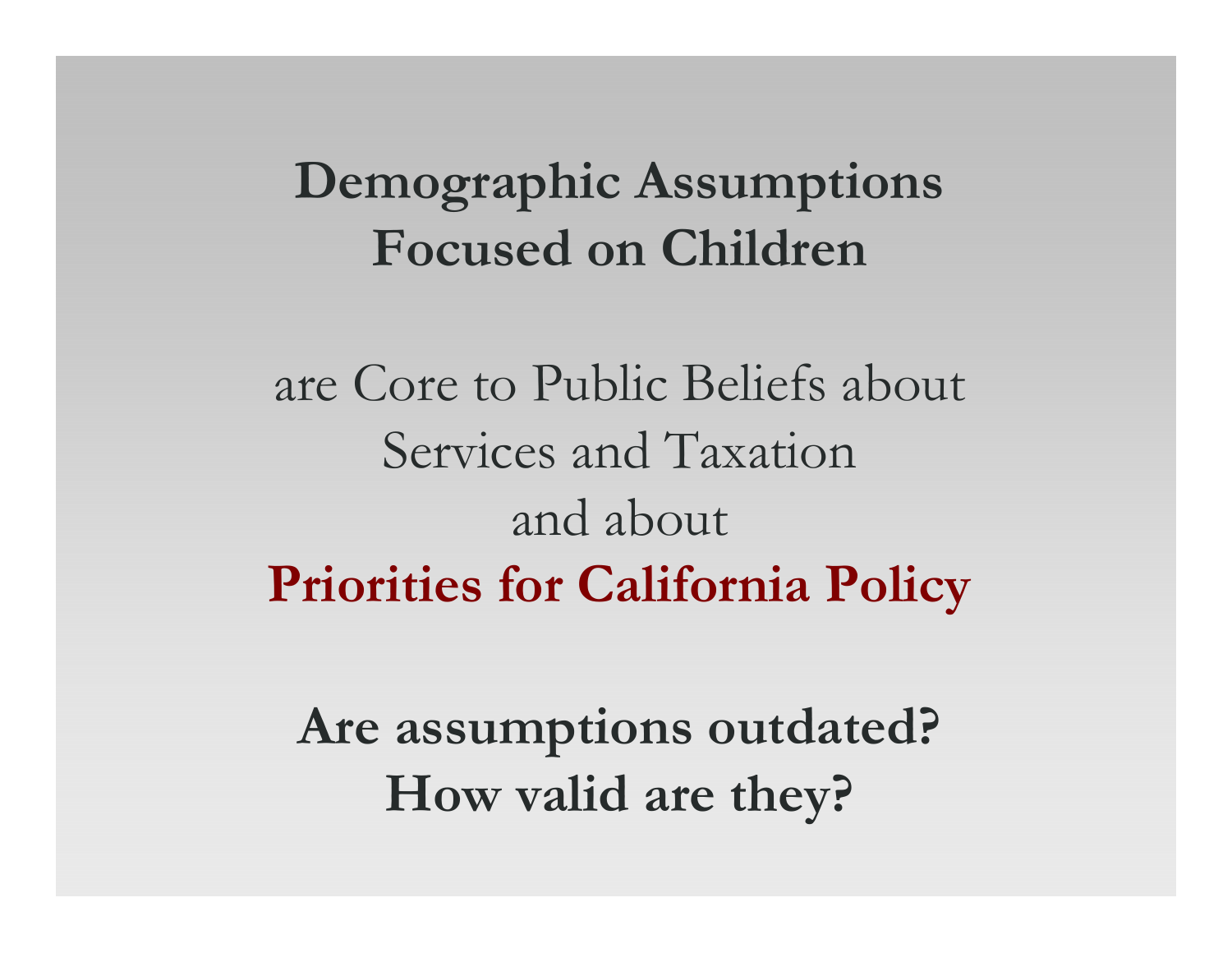## **Old Social Understandings in California**

- Children are Too Numerous
- Children are a Burden on the Taxpayers
- We Don't Need Other People's Kids
- We Don't Want to Support Them especially if they are ethnically different
- We Really Can't Afford It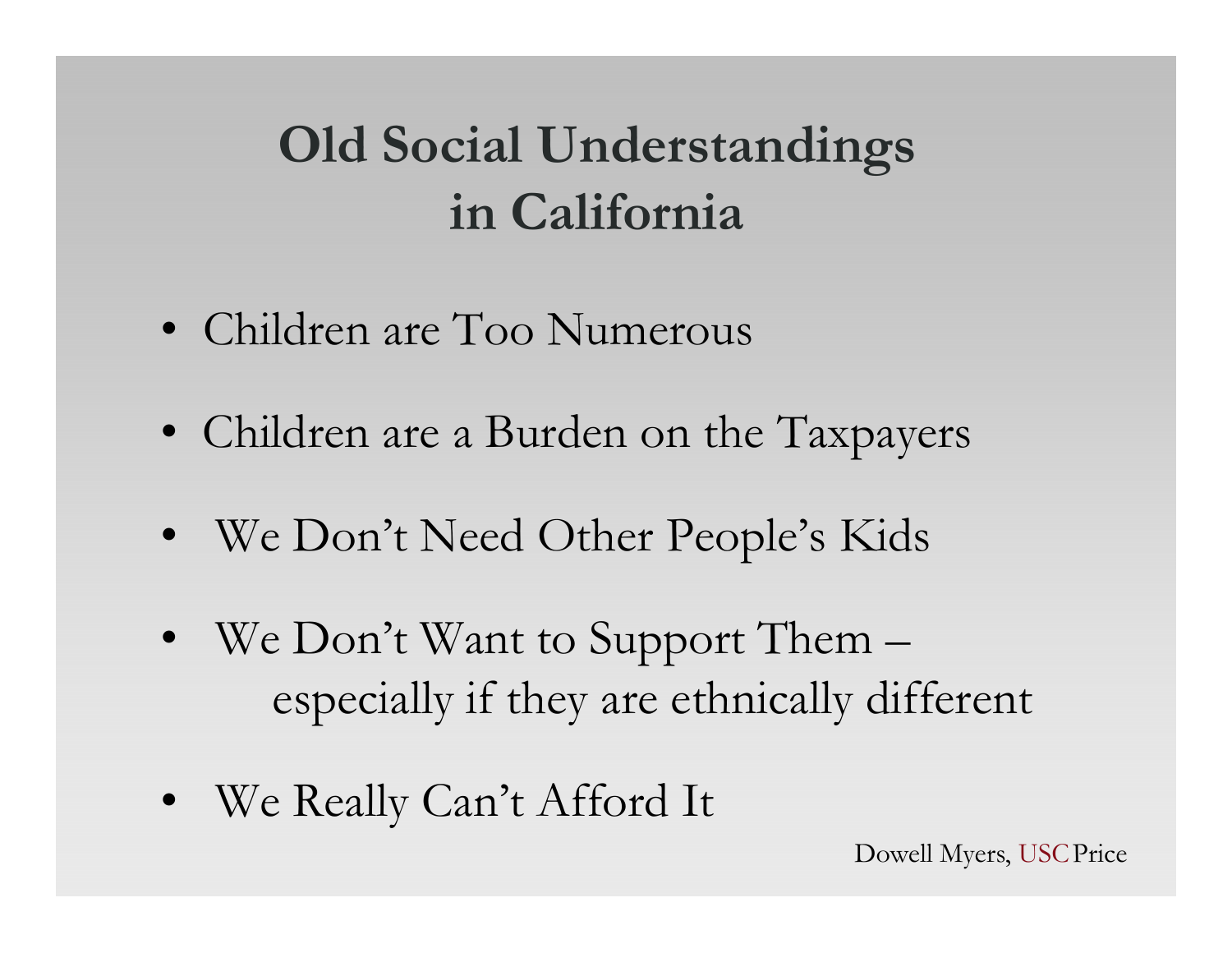## How Does California Compare on Spending to Other States?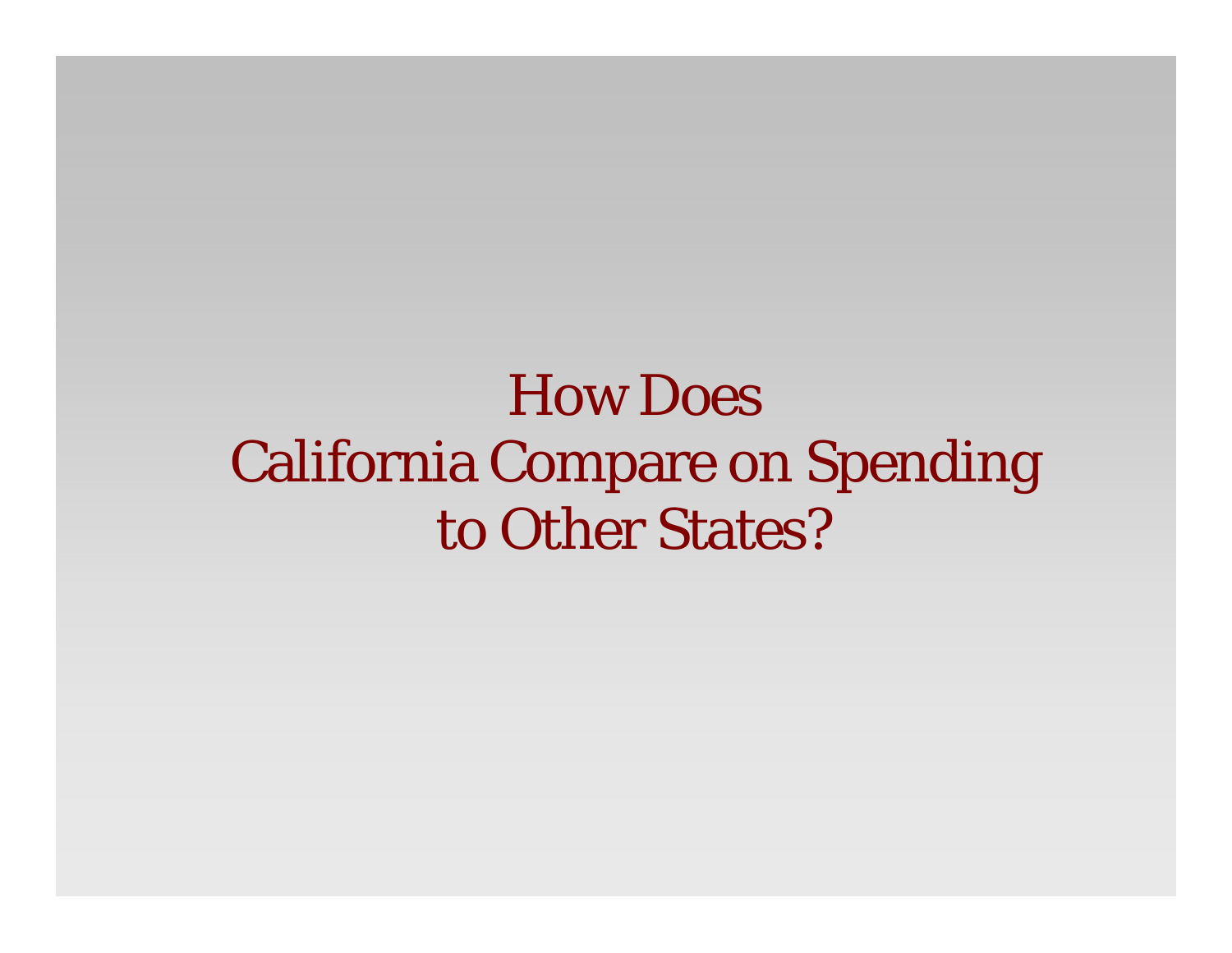### K-12 Spending per Pupil, by State (2012)

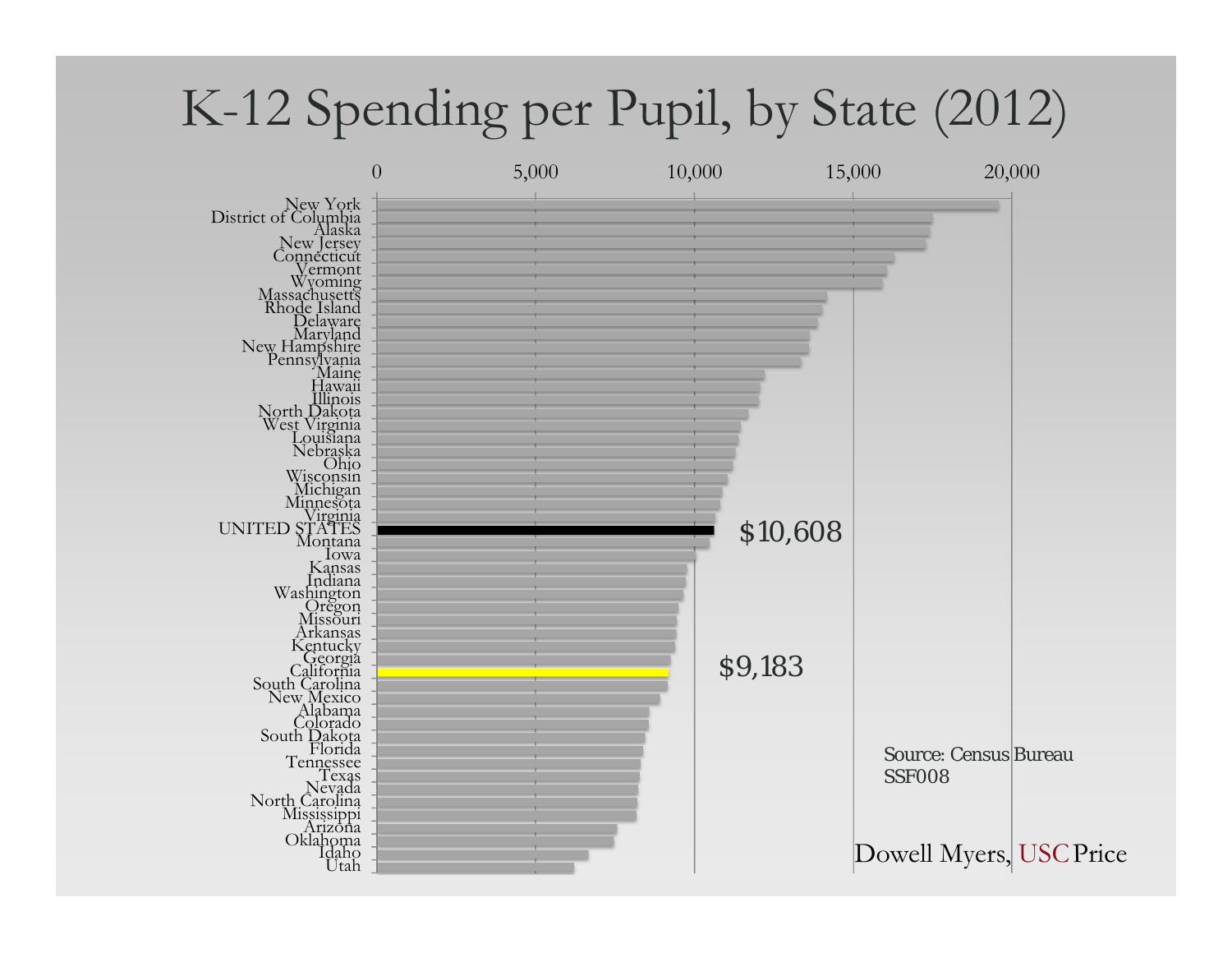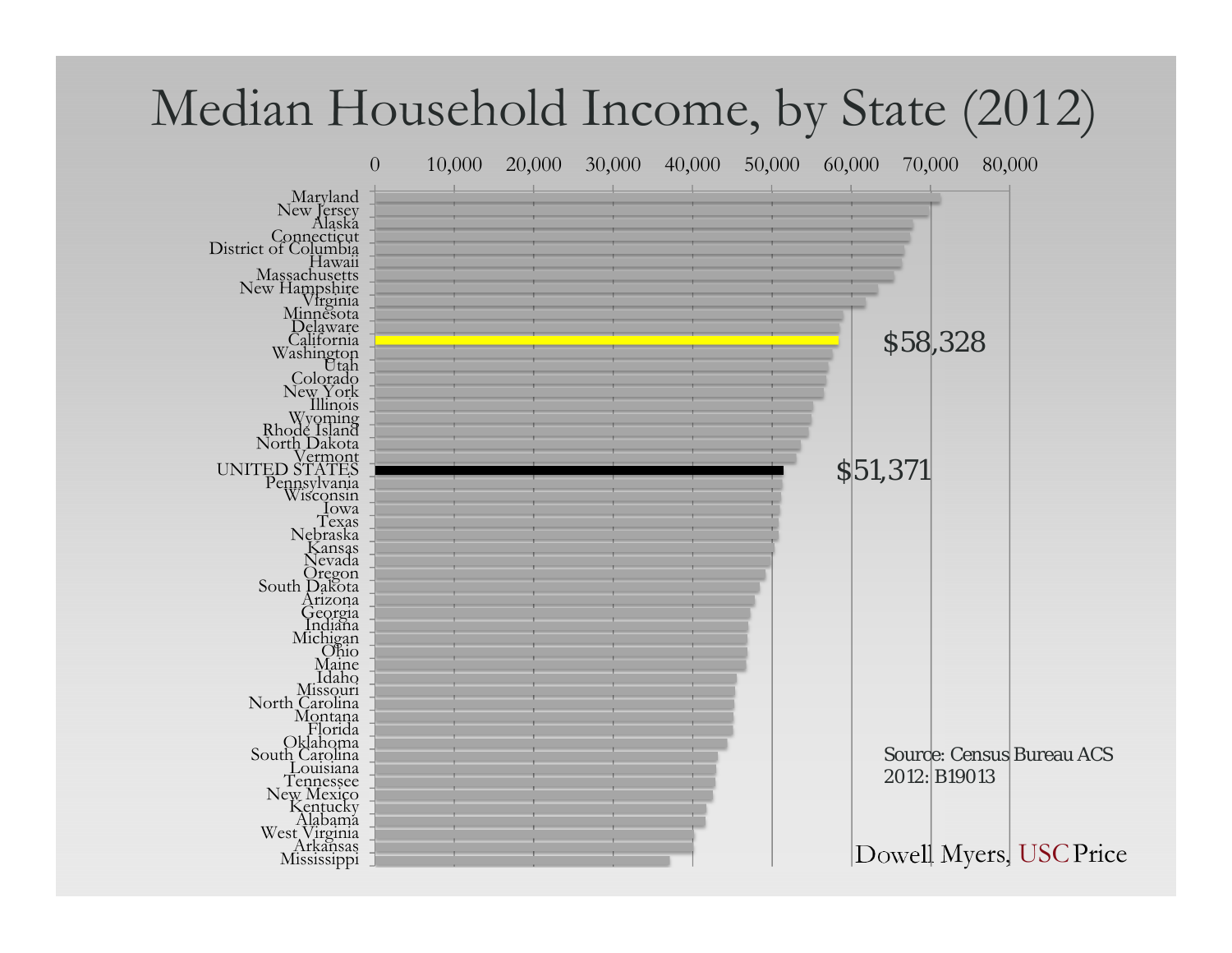### K-12 Spending and Median State Income

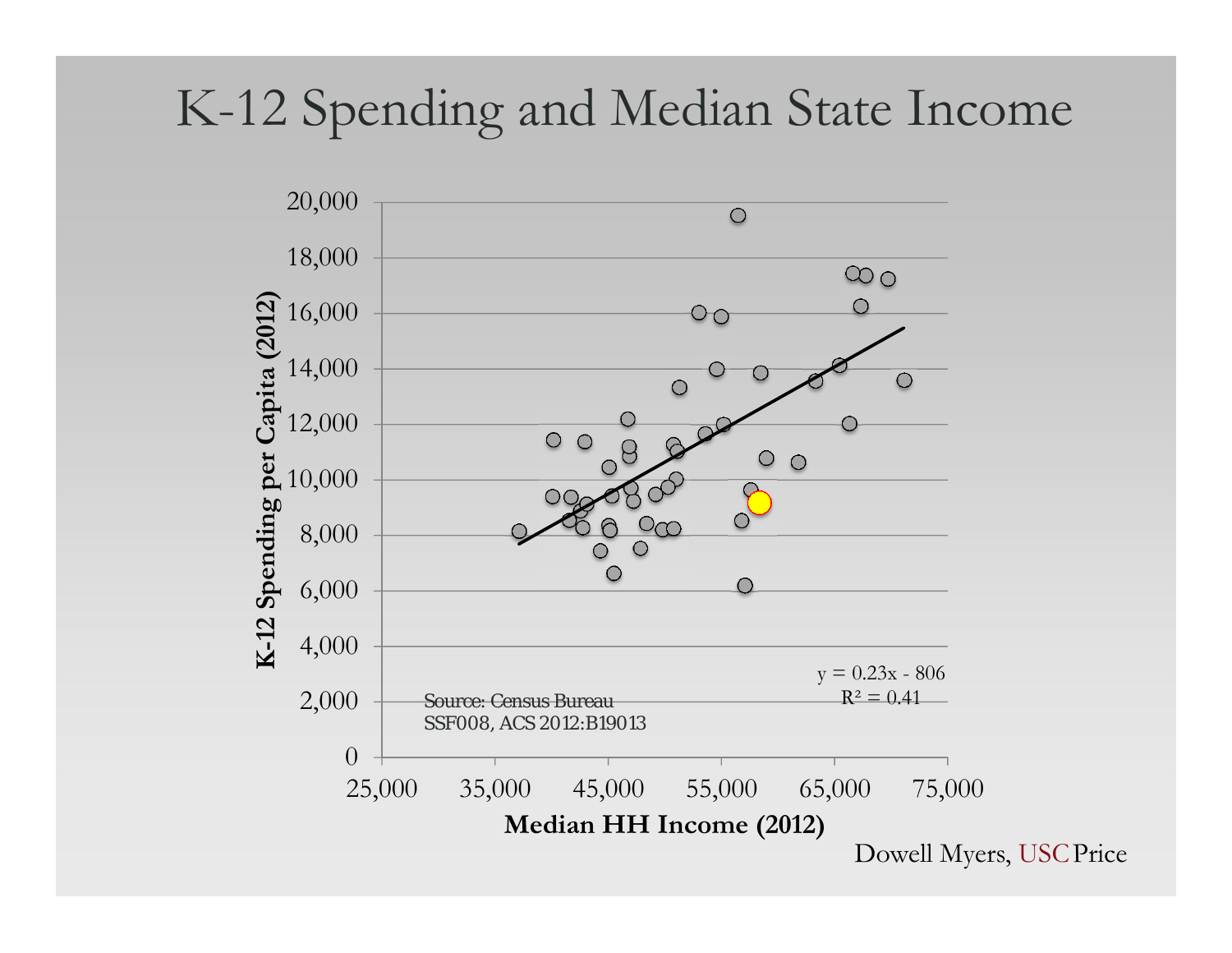### K-12 Spending and Median House Value

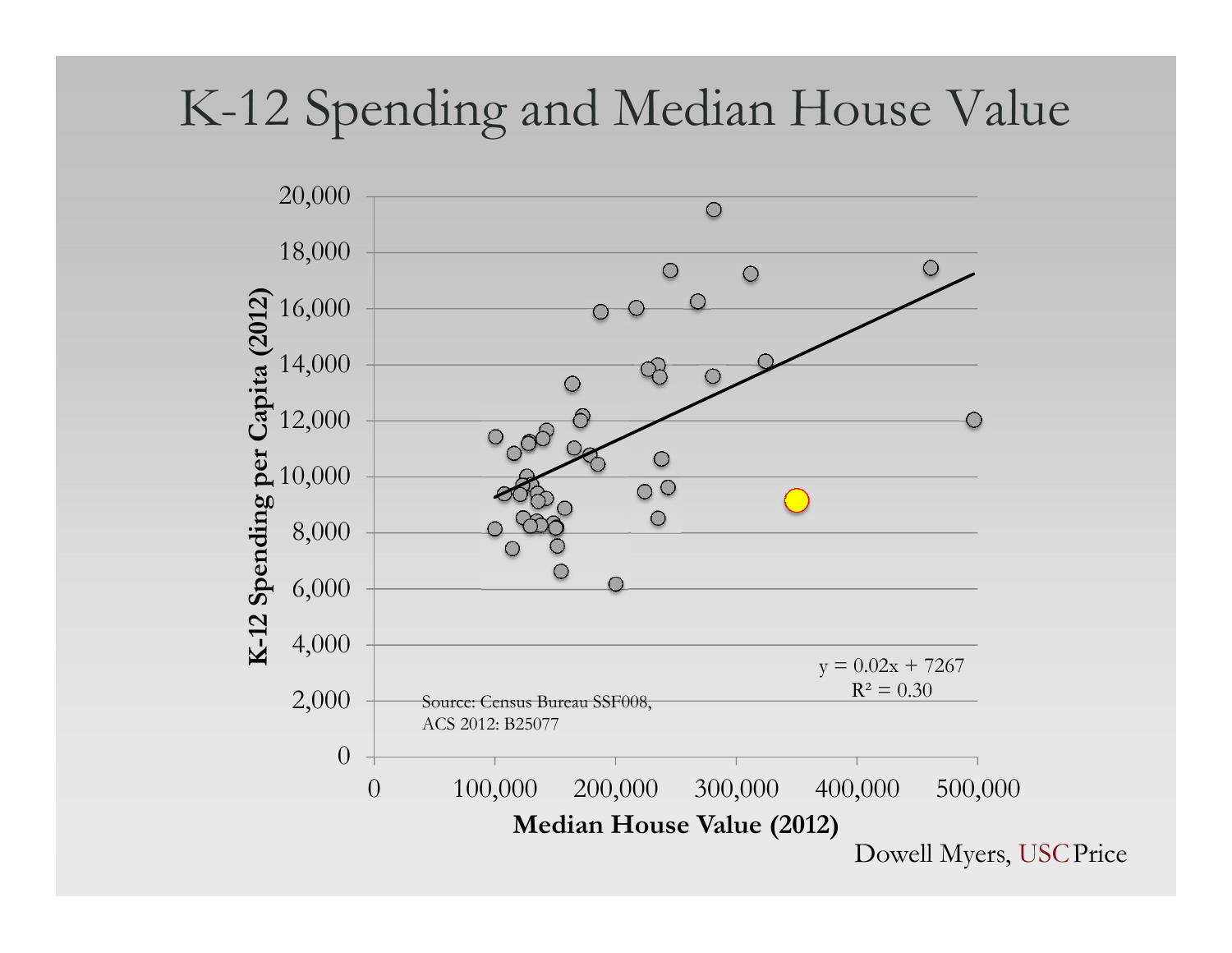So, what IS the social understanding about **spending on children**  that we are working under?

## **What IF our assumptions are outdated**

and our social understanding is **Now – All – Wrong?**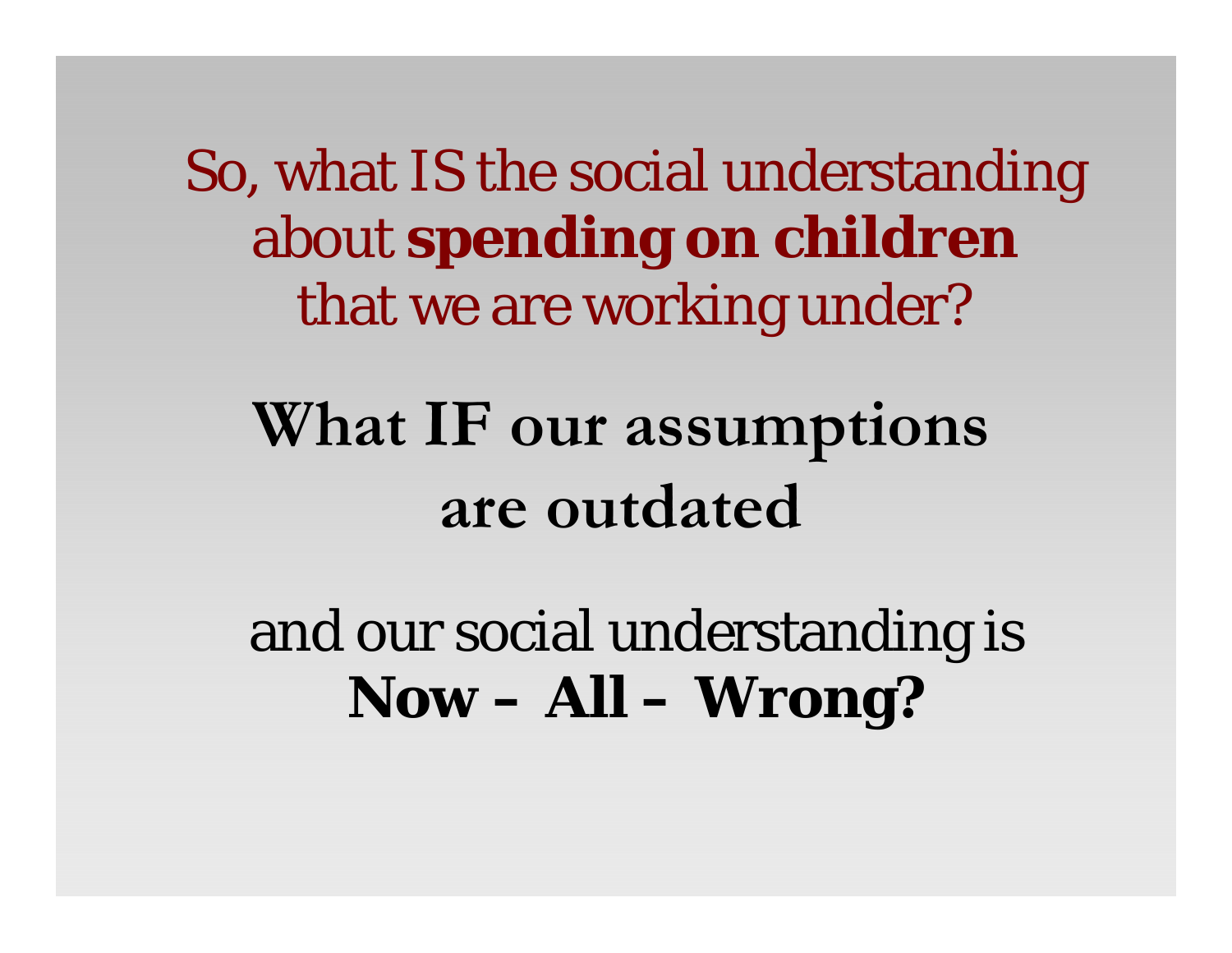**High Fertility and Growing Numbers of Children**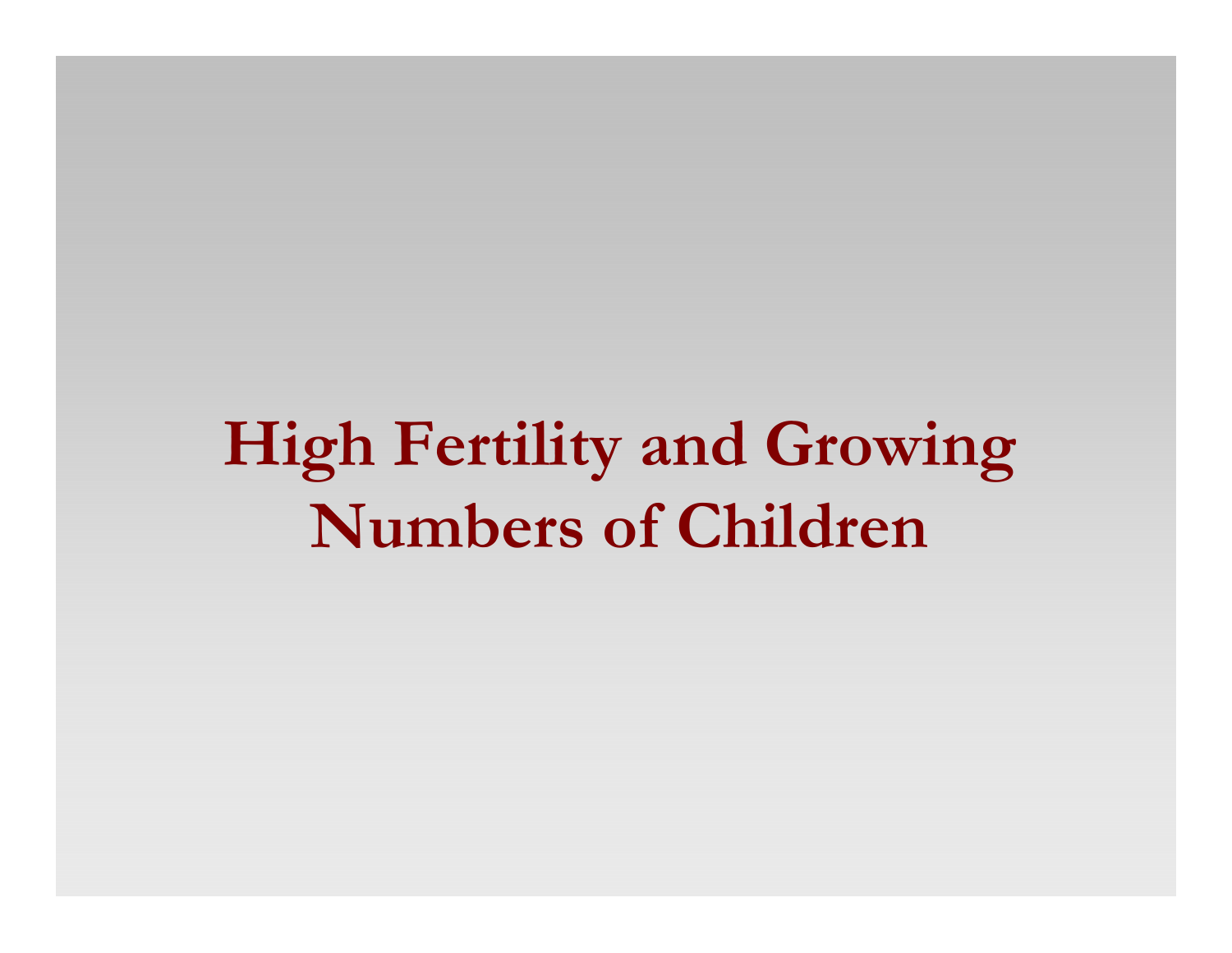### **Number of Babies Born in Orange County**

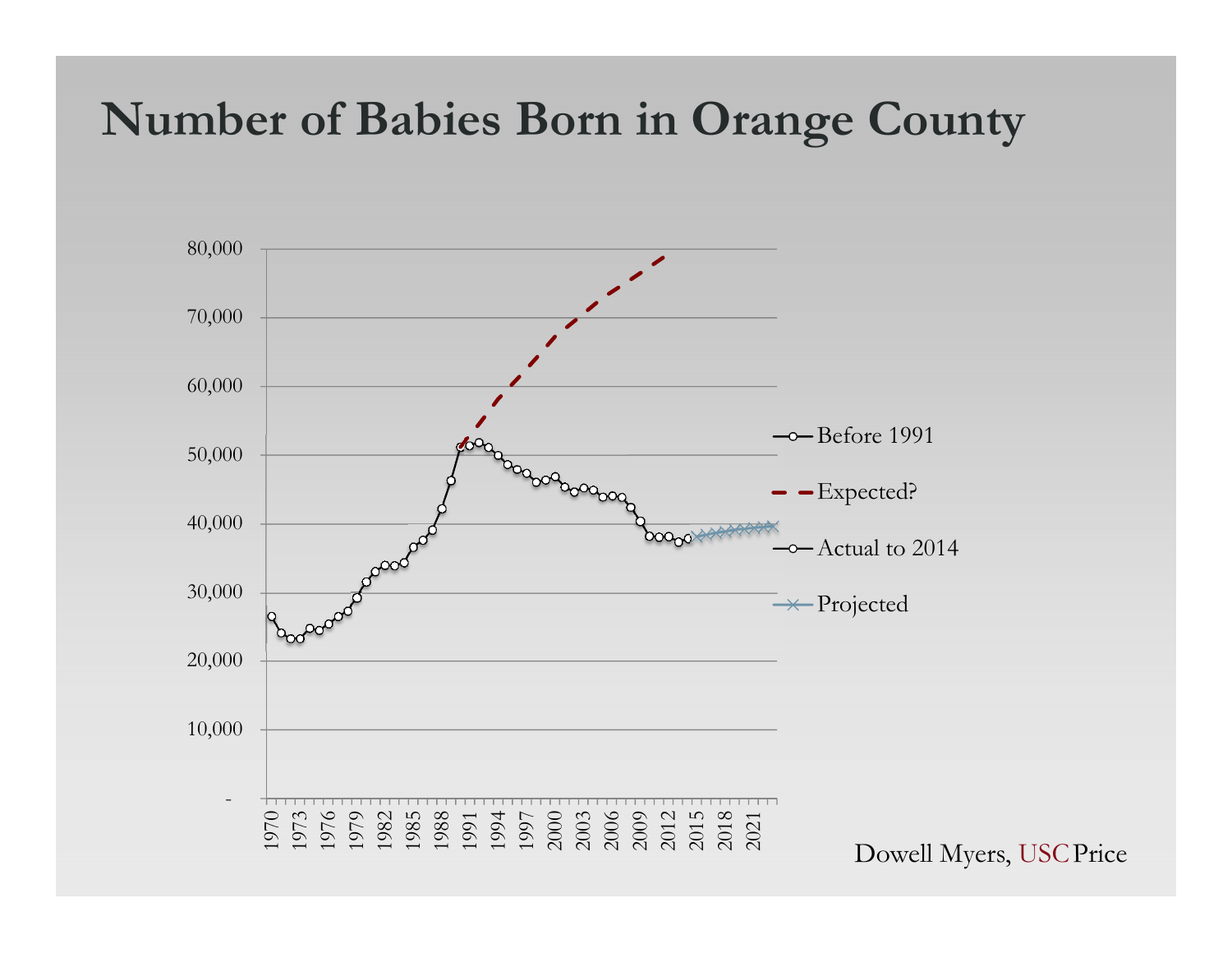### **Number of Children Born per Woman, by Race/Ethnicity, California**



Dowell Myers, USCPrice *Source: California Department of Finance*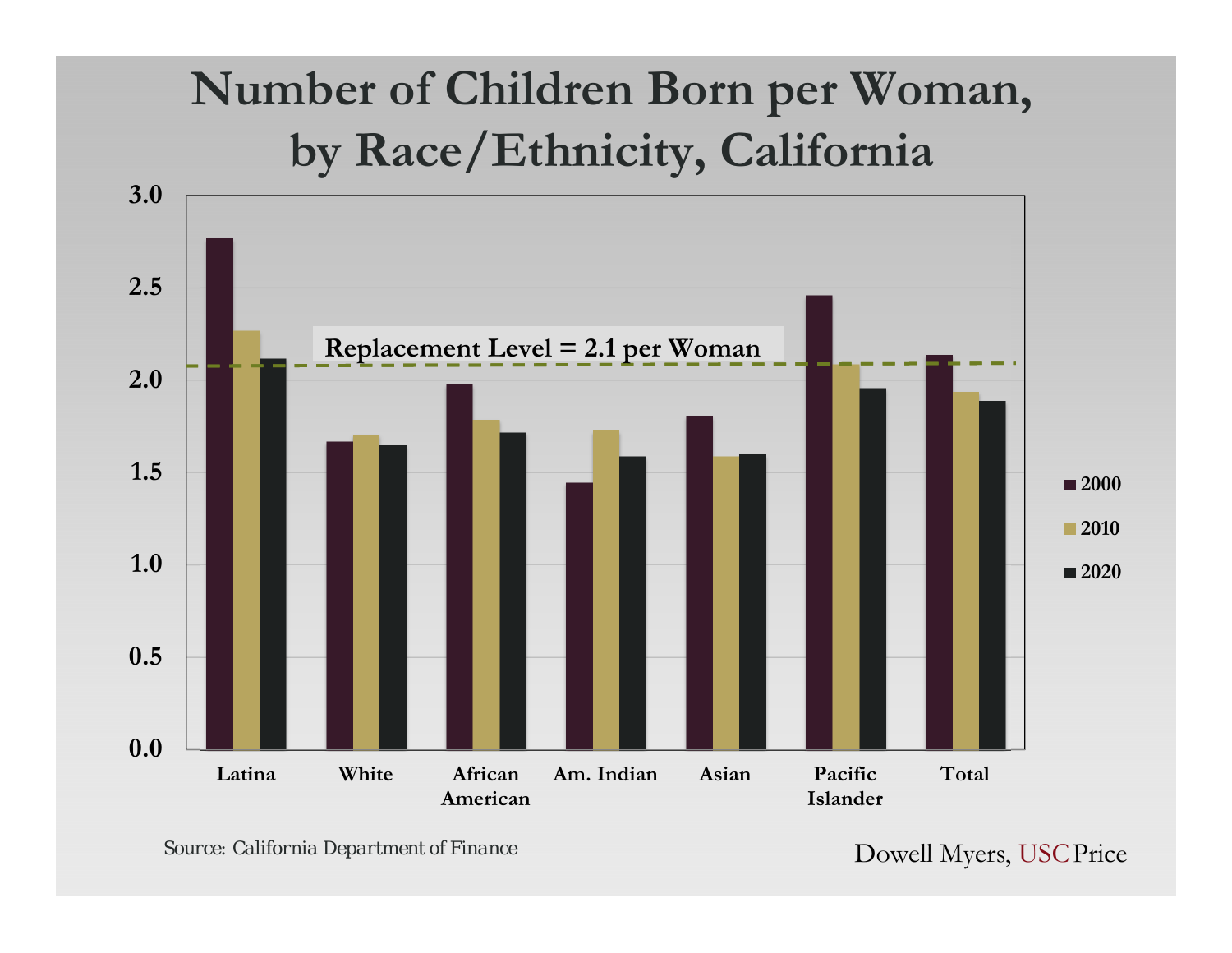### **Losses of Children Under Age 10**

Among Counties with Losses Greater than the State Average 2000 to 2010

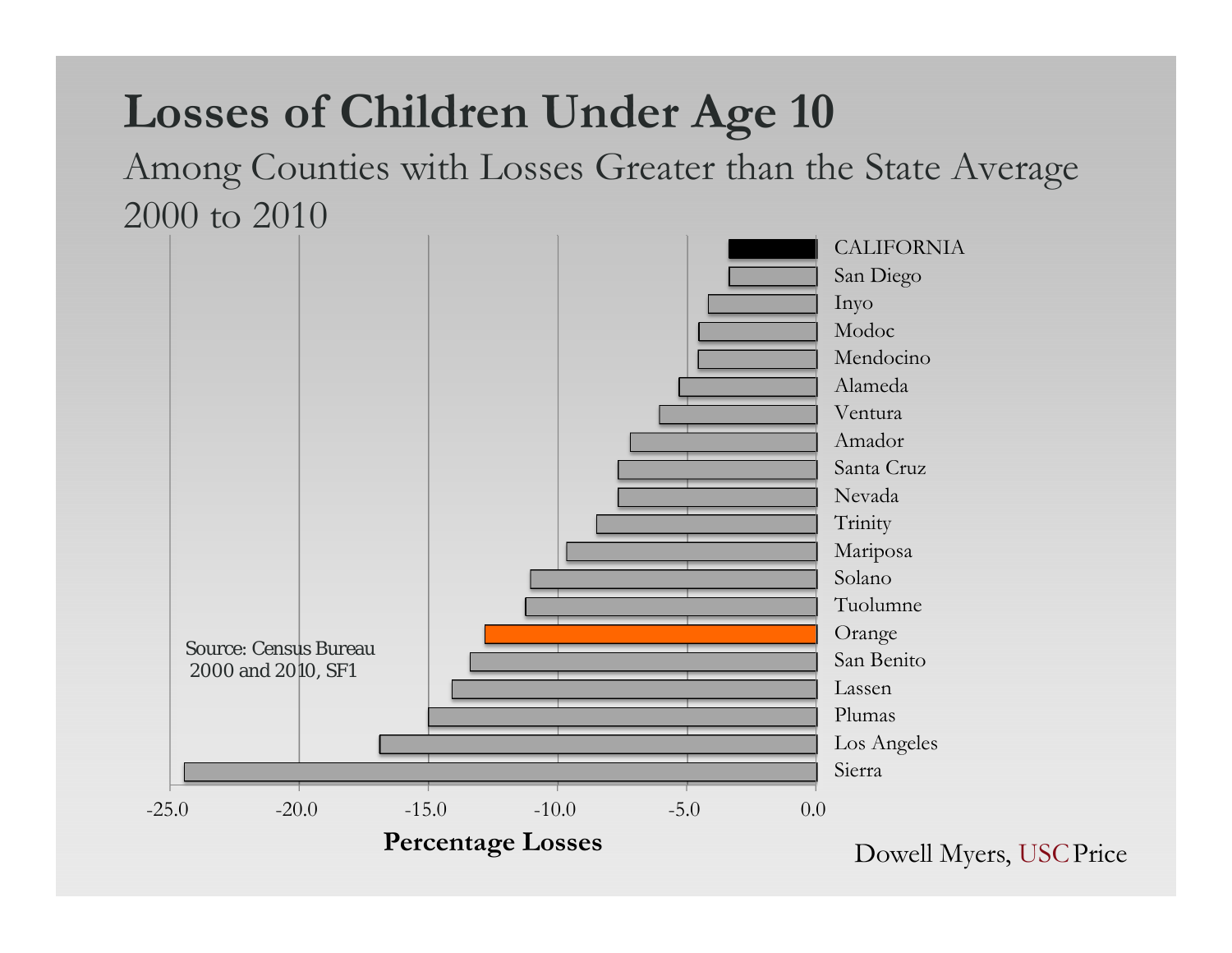### **Losses of Children Under Age 10**

#### Among Counties of Southern California 2000 to 2010

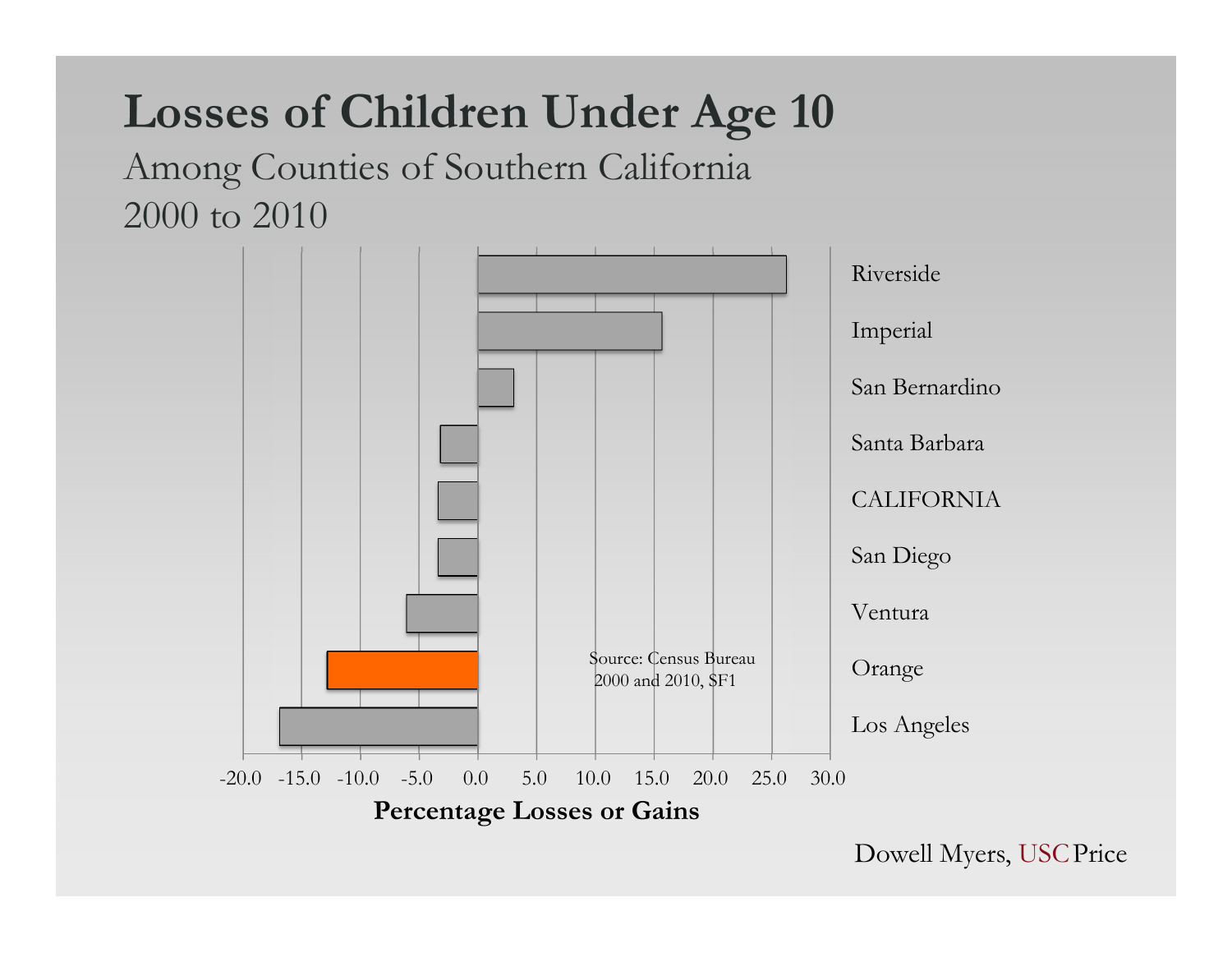## **Generation Revolution**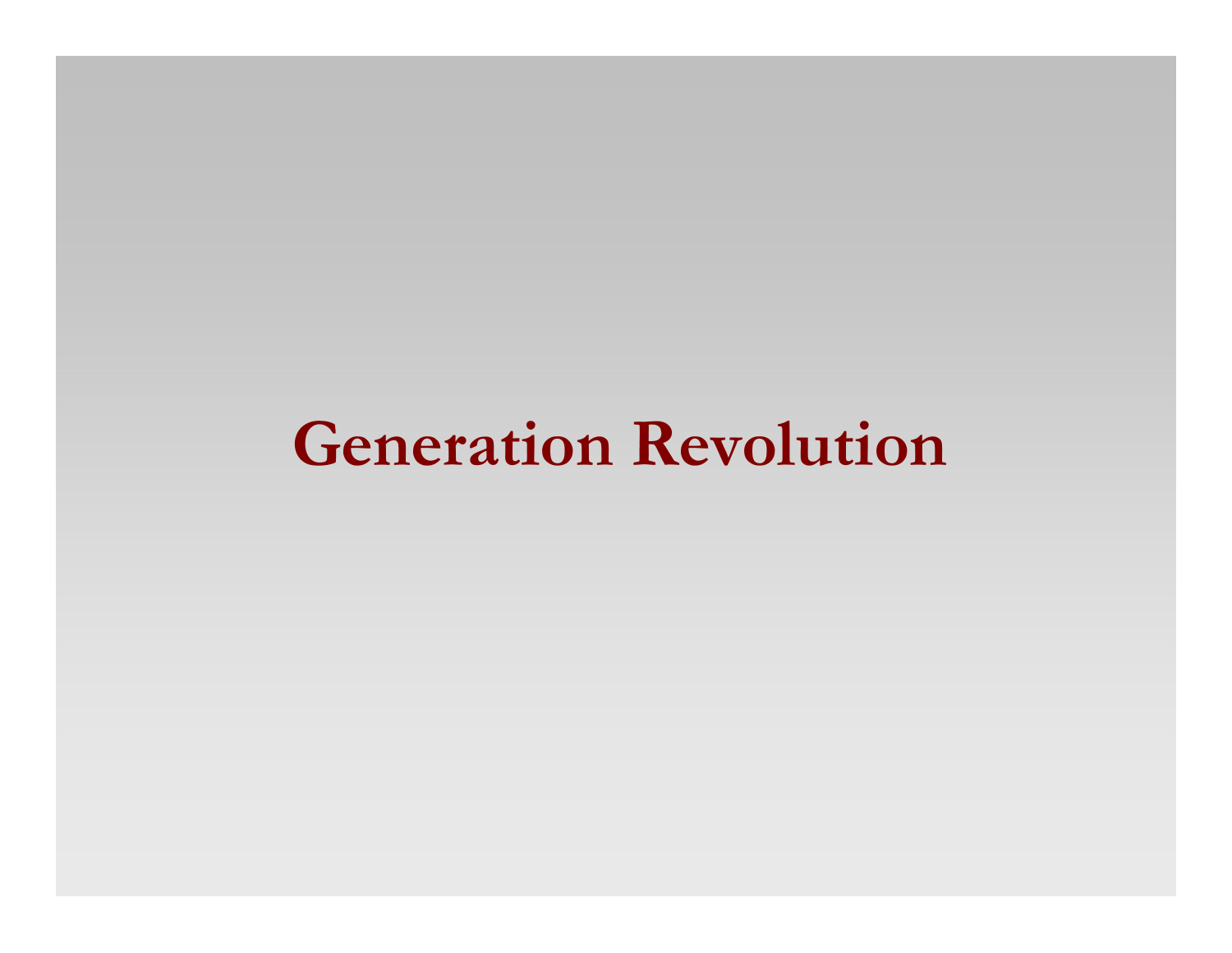## **Total Population of Orange County**

How Much Will Growth Resurge?

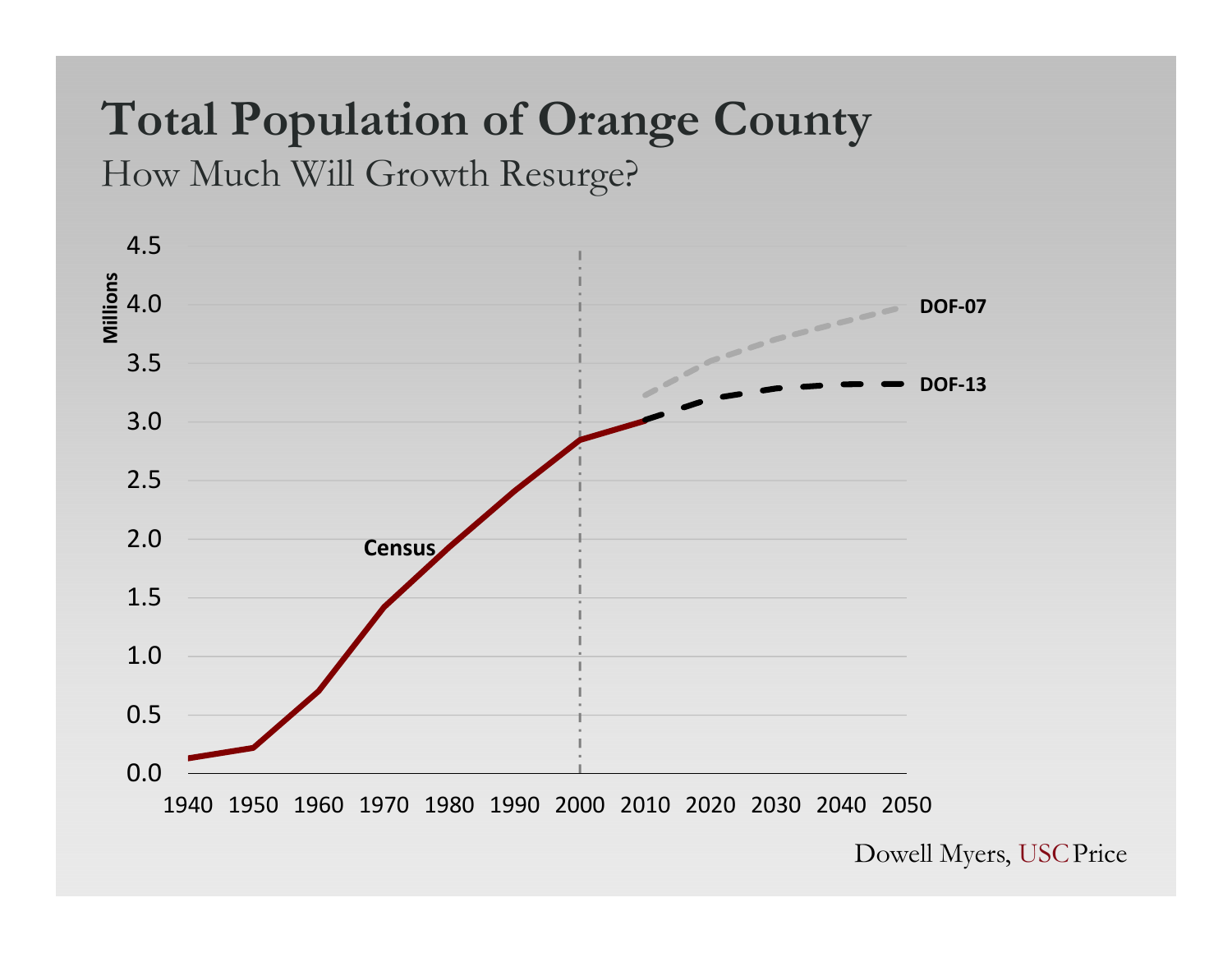### **Population Slowdown and Aging**

**What Year Does Orange County Reach 3.5 Million Population?**

• Old Expectation = 2017

• New Outlook = never

Source: California Department of Finance, 2007 and 2013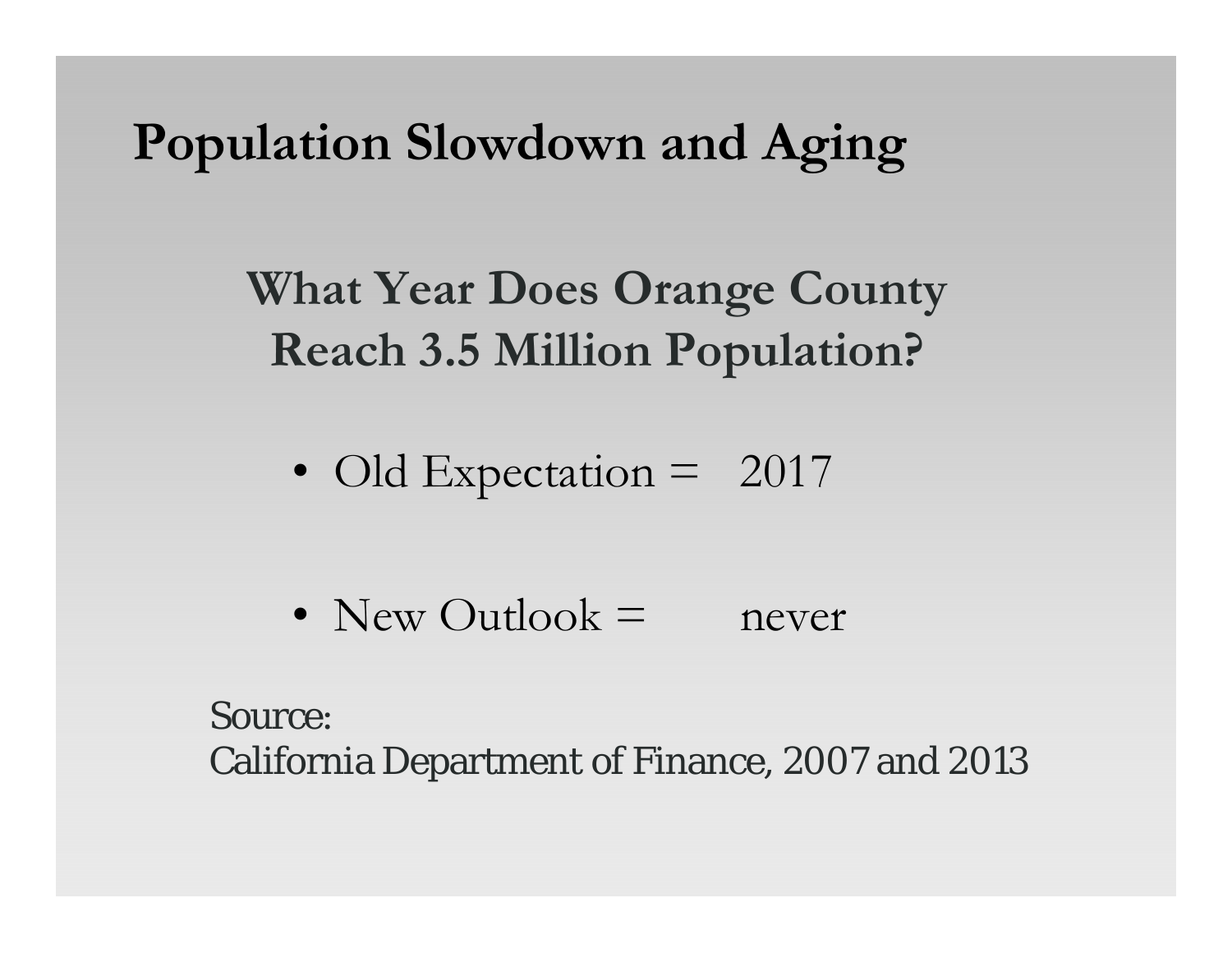#### **Growth in Age Groups in Orange County**

**1990 - 2010**



**2010 - 2030**

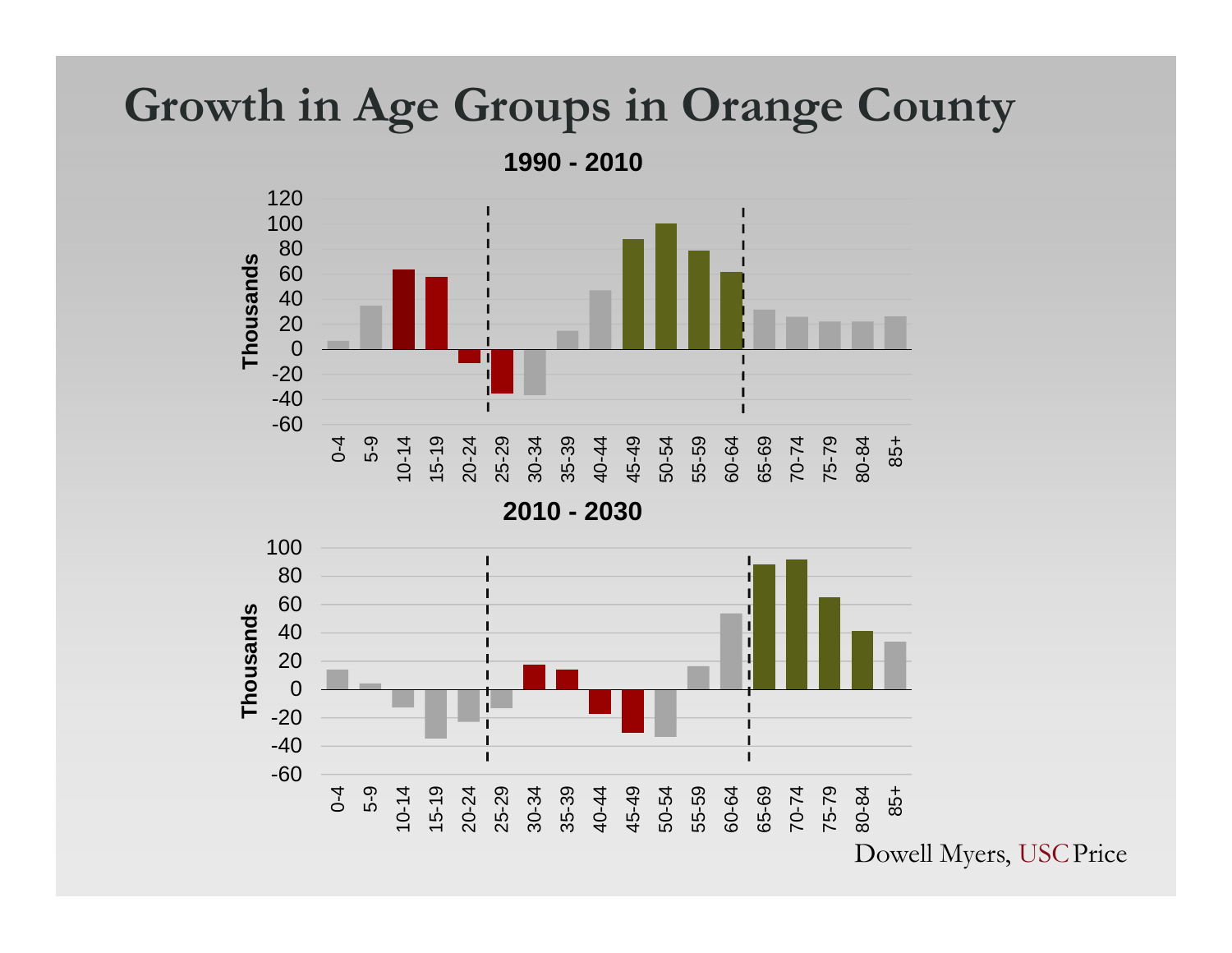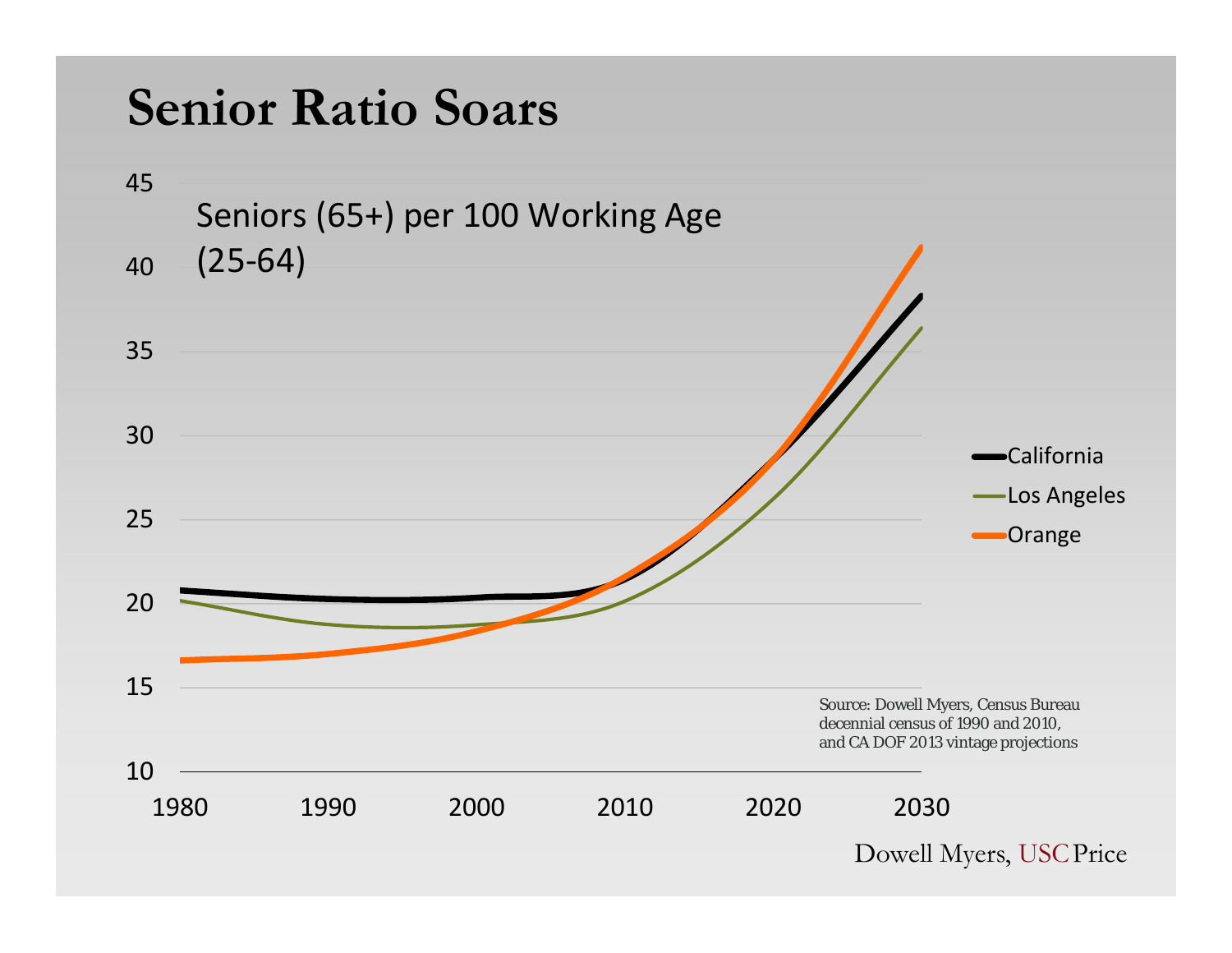### **Likely Responses to Rising Senior Ratio**

- Reduced growth in GDP
- Delayed retirement by seniors
- Reduced or delayed senior benefits
- Higher taxes on young and old
- **Young adults in supreme demand !**
- **Greater reliance on immigrant workers**
- **Rediscovery of neglected minority youth**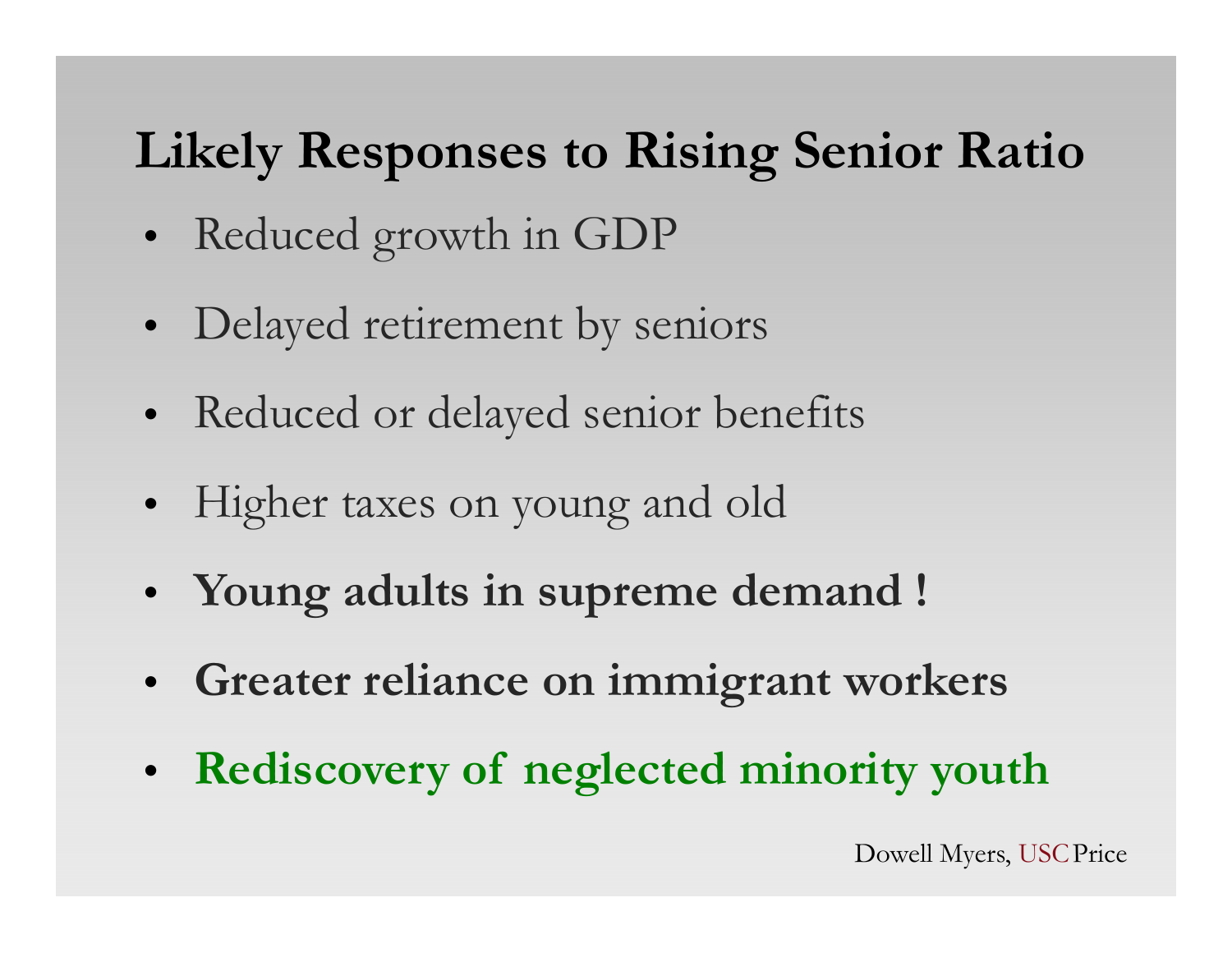### **No Youth Can be Neglected**

- Need all hands on deck
- No drop outs are acceptable
- College financial aid for all who need it
- **Universal pre-school and early childhood literacy – major lifetime benefits**
- This is not just a nice thing to do: **Older Californians need this to happen**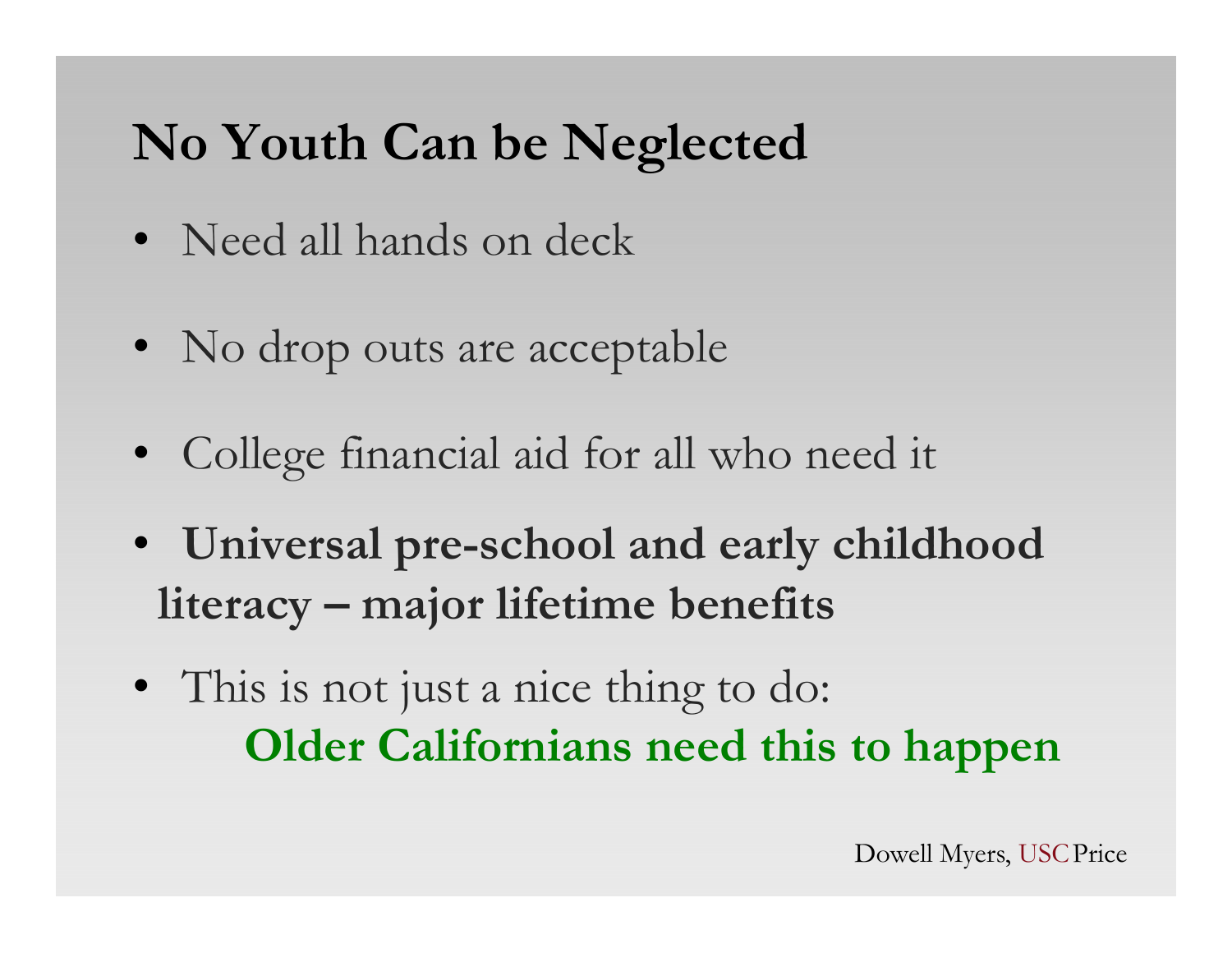**Measuring the Growing Importance of Children**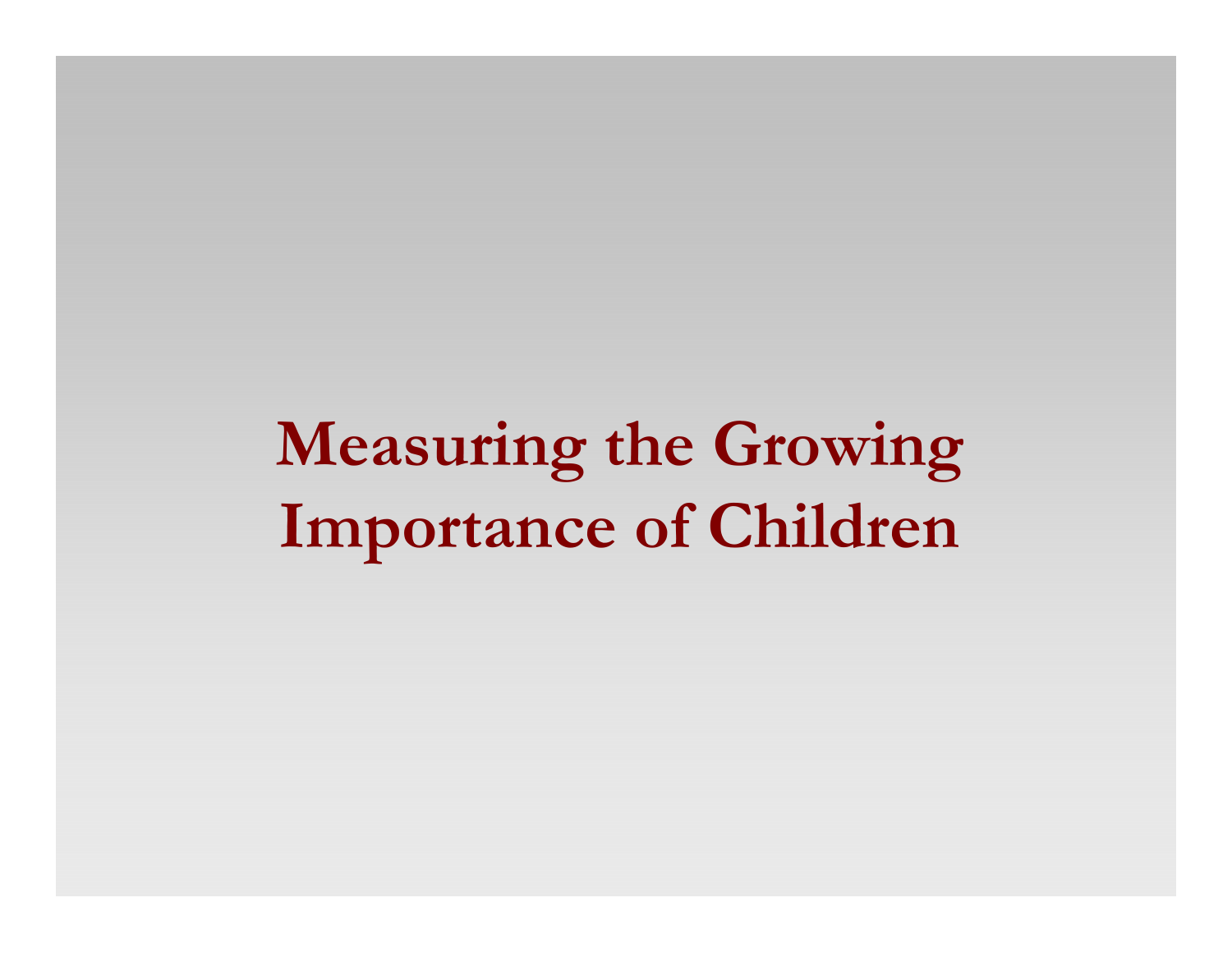## **Children's Index of Critical Importance (iCi)**

- Assigned at birth, the iCi is based on the increase in the senior ratio expected at the time the child reaches age 25 (number of seniors per 100 working age).
- With growth in seniors, today's children assume critical importance due to the added economic and social weight carried by our children when grown.
- A child born in 2015 in California is fully **twice as important** (index of 2.02) as a child who was born in 1985 (index of 1.00).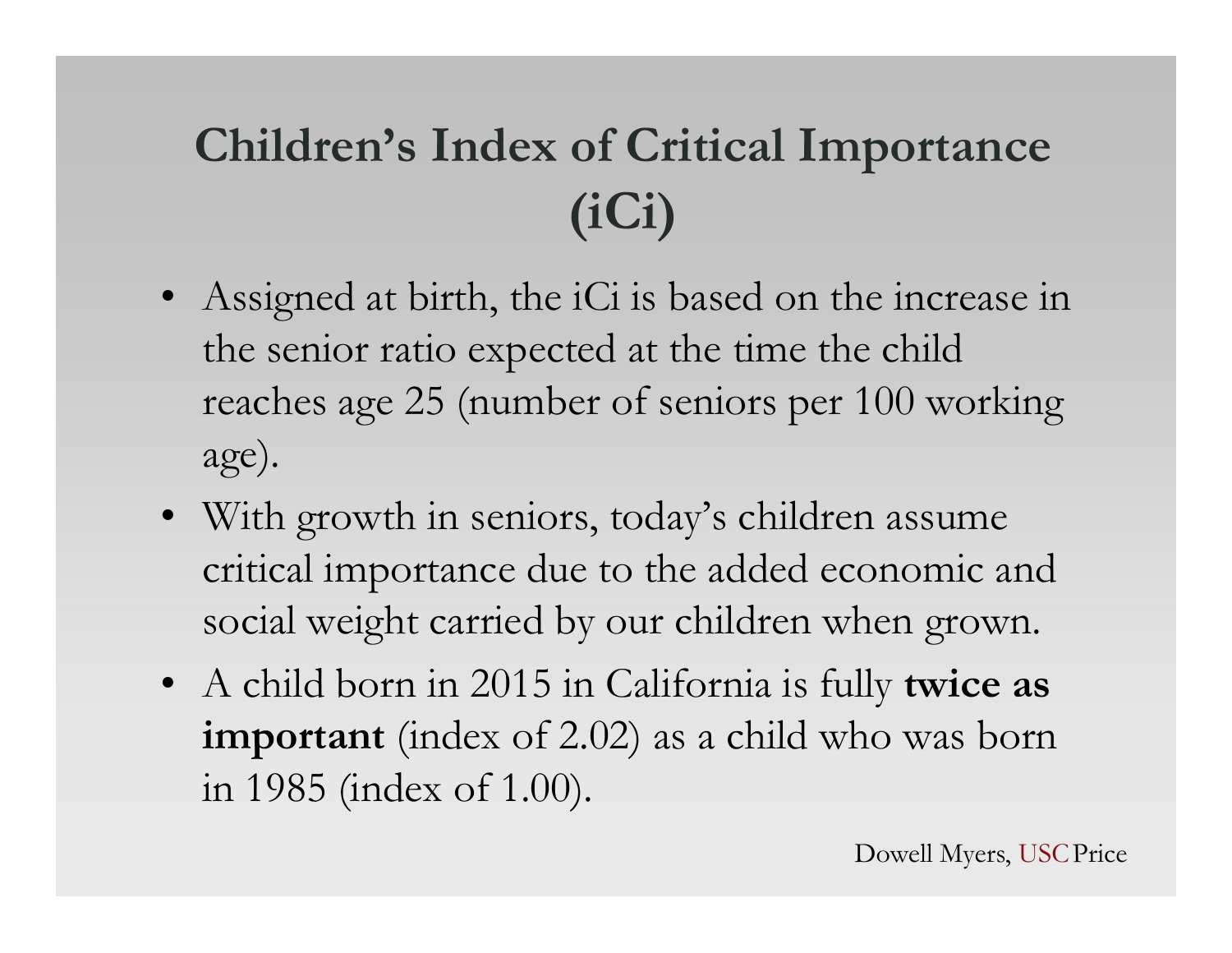## Surging Importance of Children

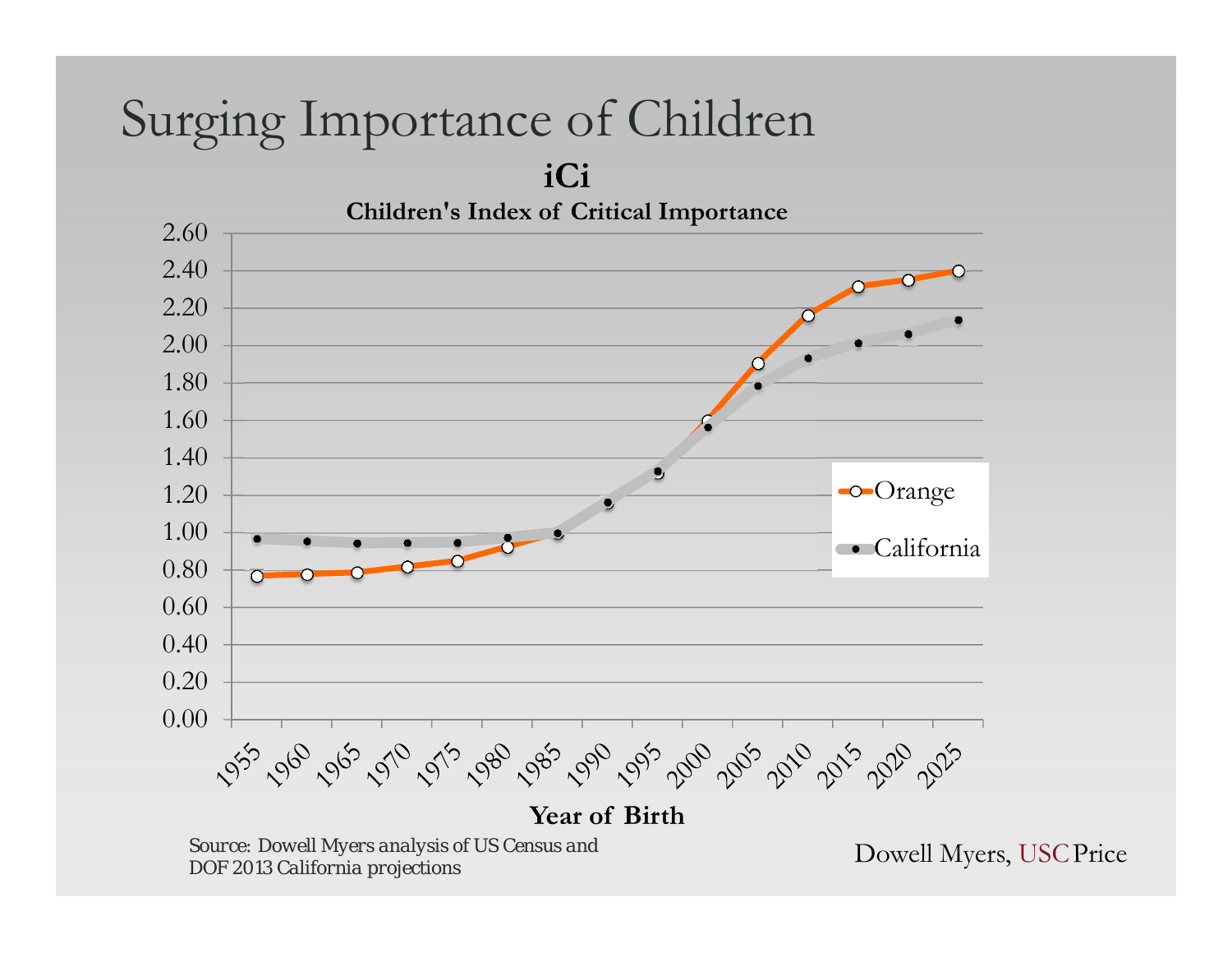## **A New Social Contract**

## **for the New Generational Future of California**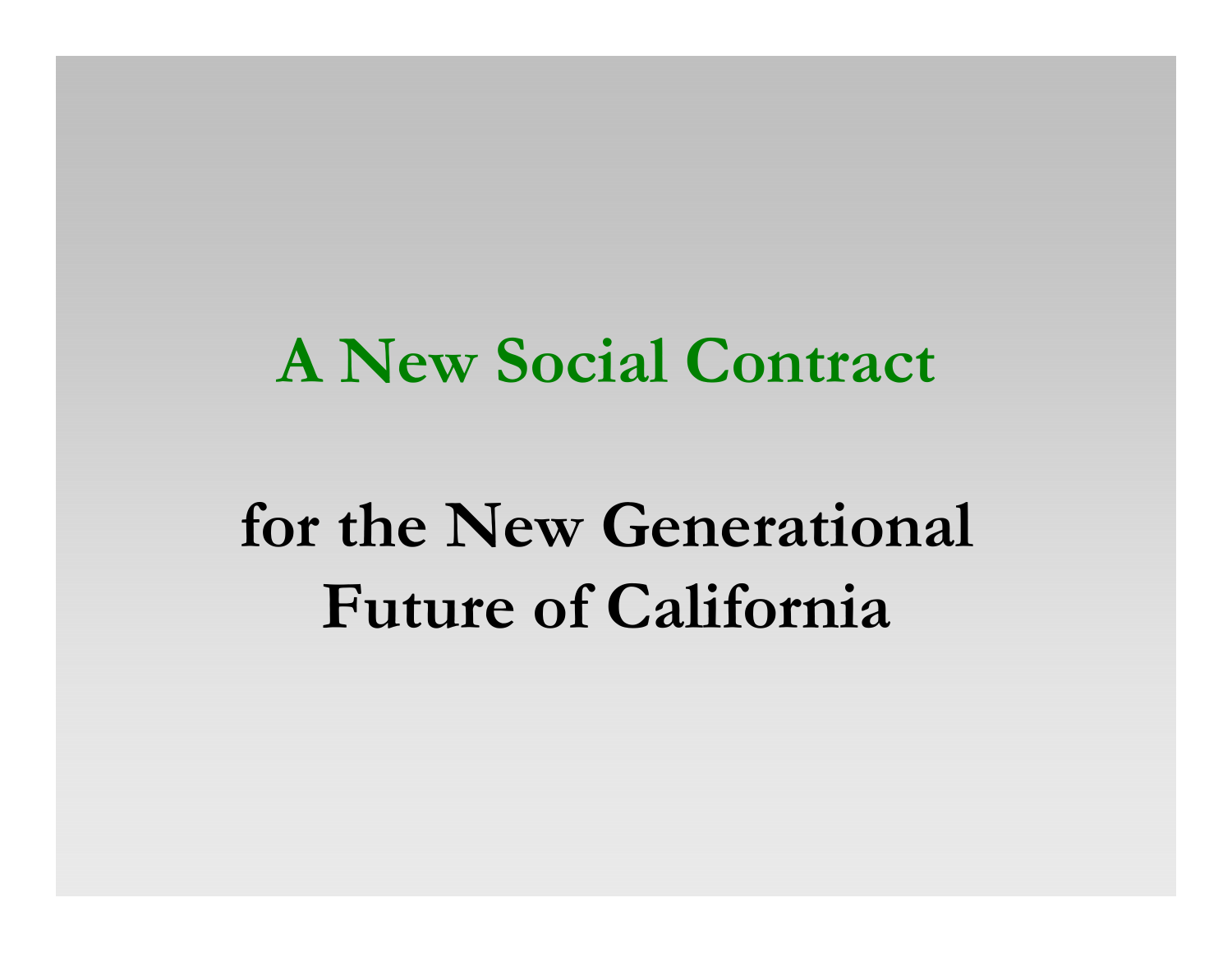### **The Intergenerational Partnership Rediscovered**

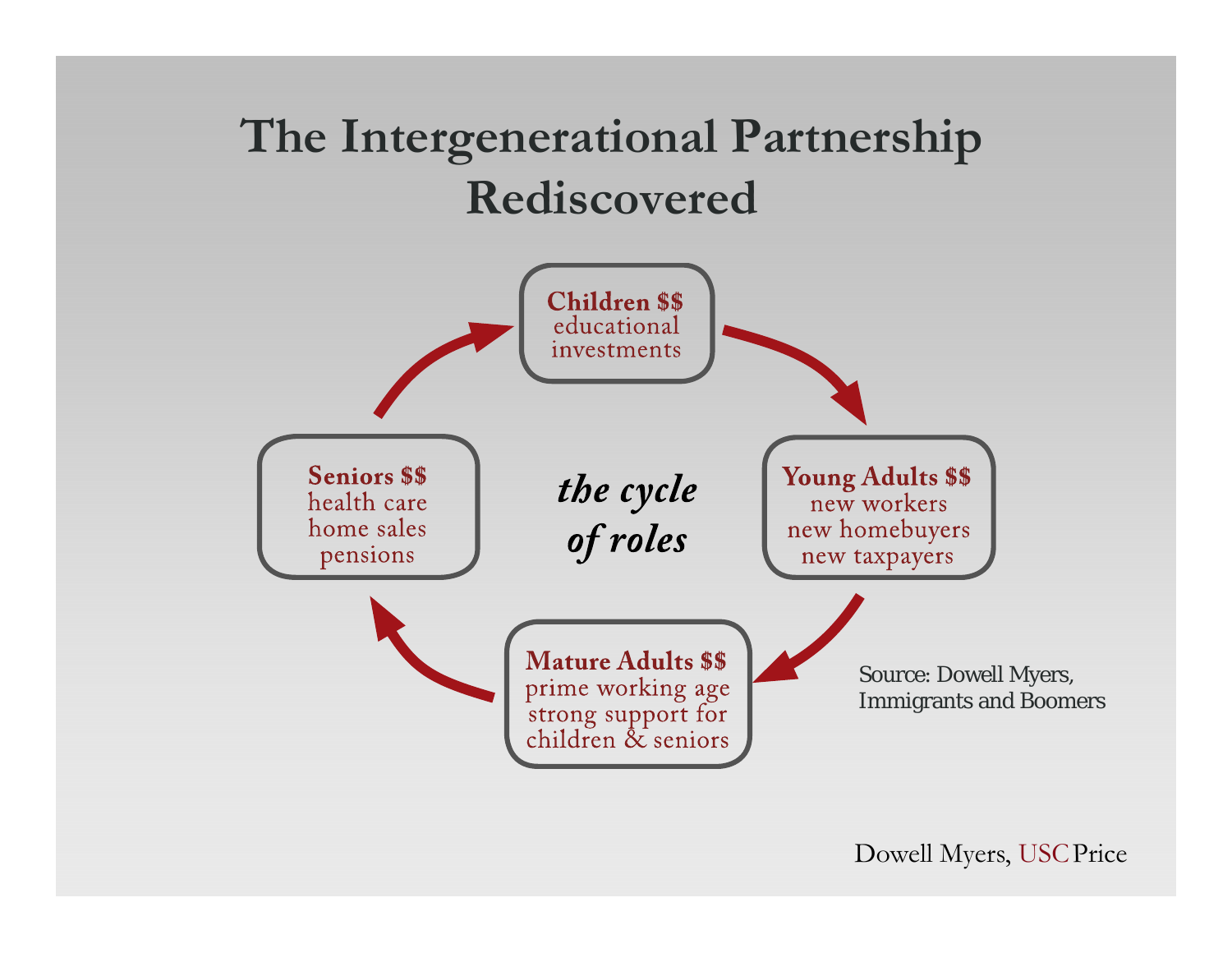## **Conclusions**

Kids are scarce and we must rely on our homegrown more than ever.

Twice as valuable as before, it is newly urgent that we nurture children to achieve their very best.

Major mutual benefits call all Californians to step up their support of children in every way possible.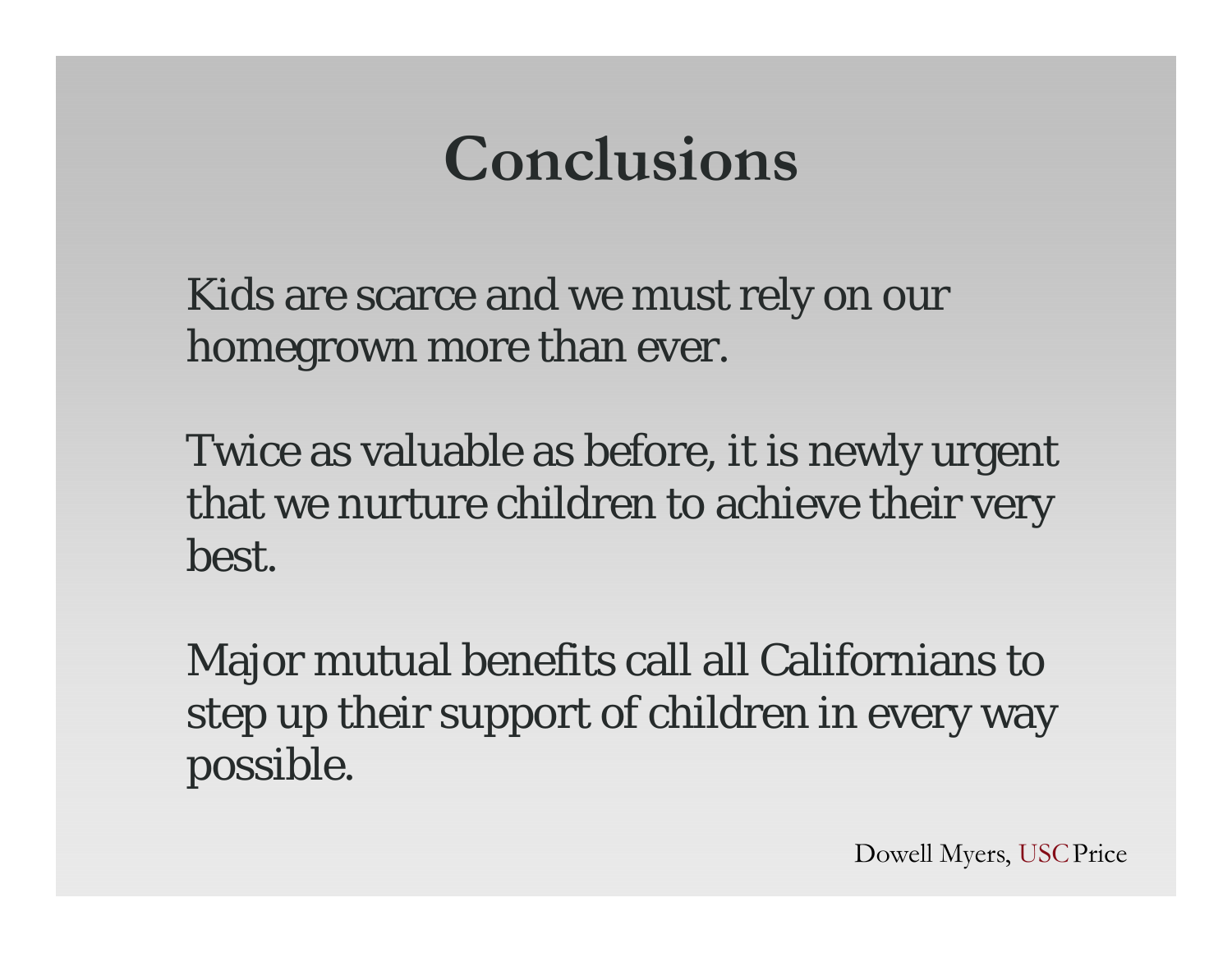**Now can we just get everyone on the same page?**

#### **We are connected.**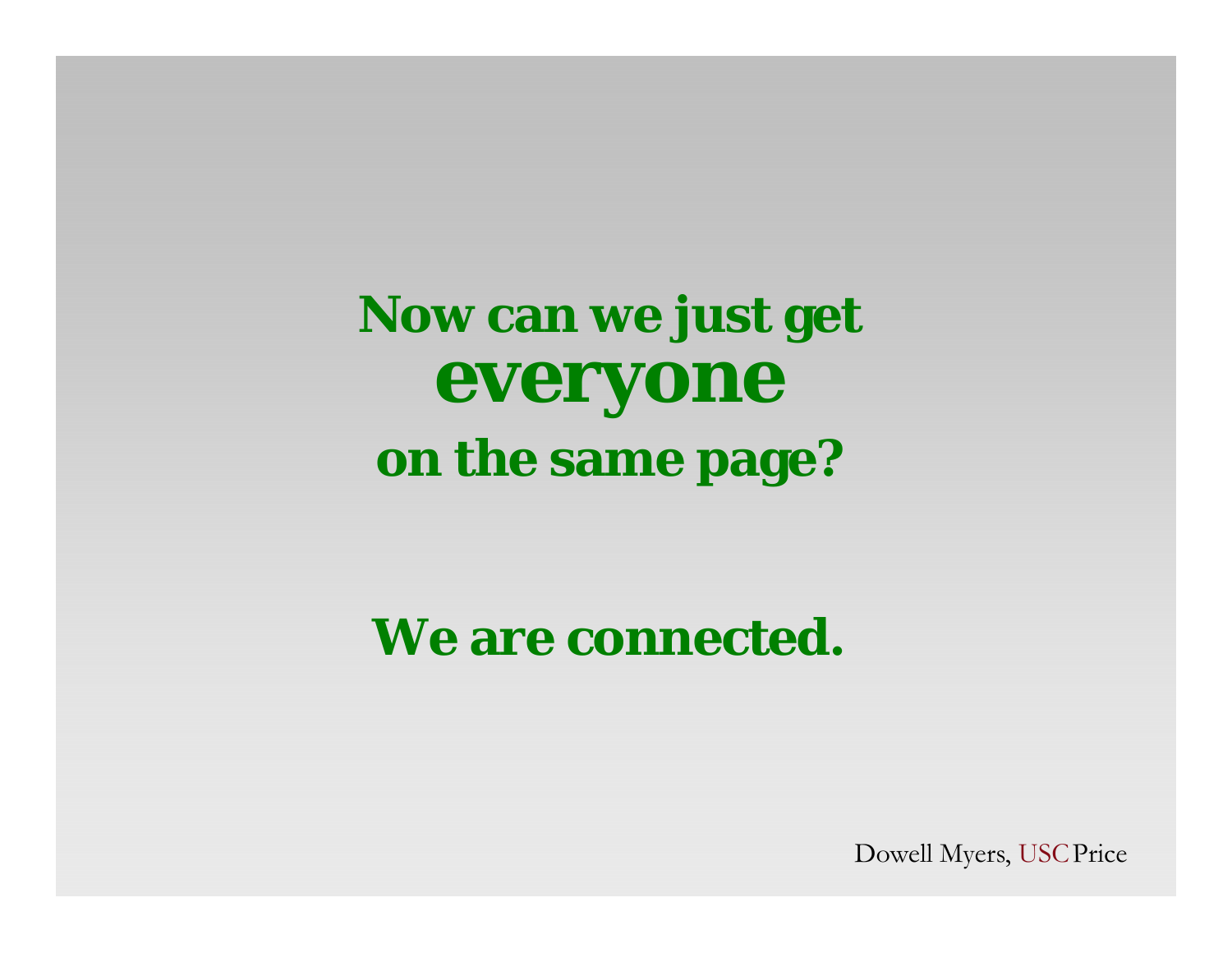*Thank you*

**Research Sponsors**

**First 5 LALucile Packard** 

**Foundation for Children's Health**

> **The Haynes Foundation**

**For more Information on**

> **Generational futures**

**Visit USC PopDynamics**

**Dowell Myers**

**USC** Sol Price School of Public Policy